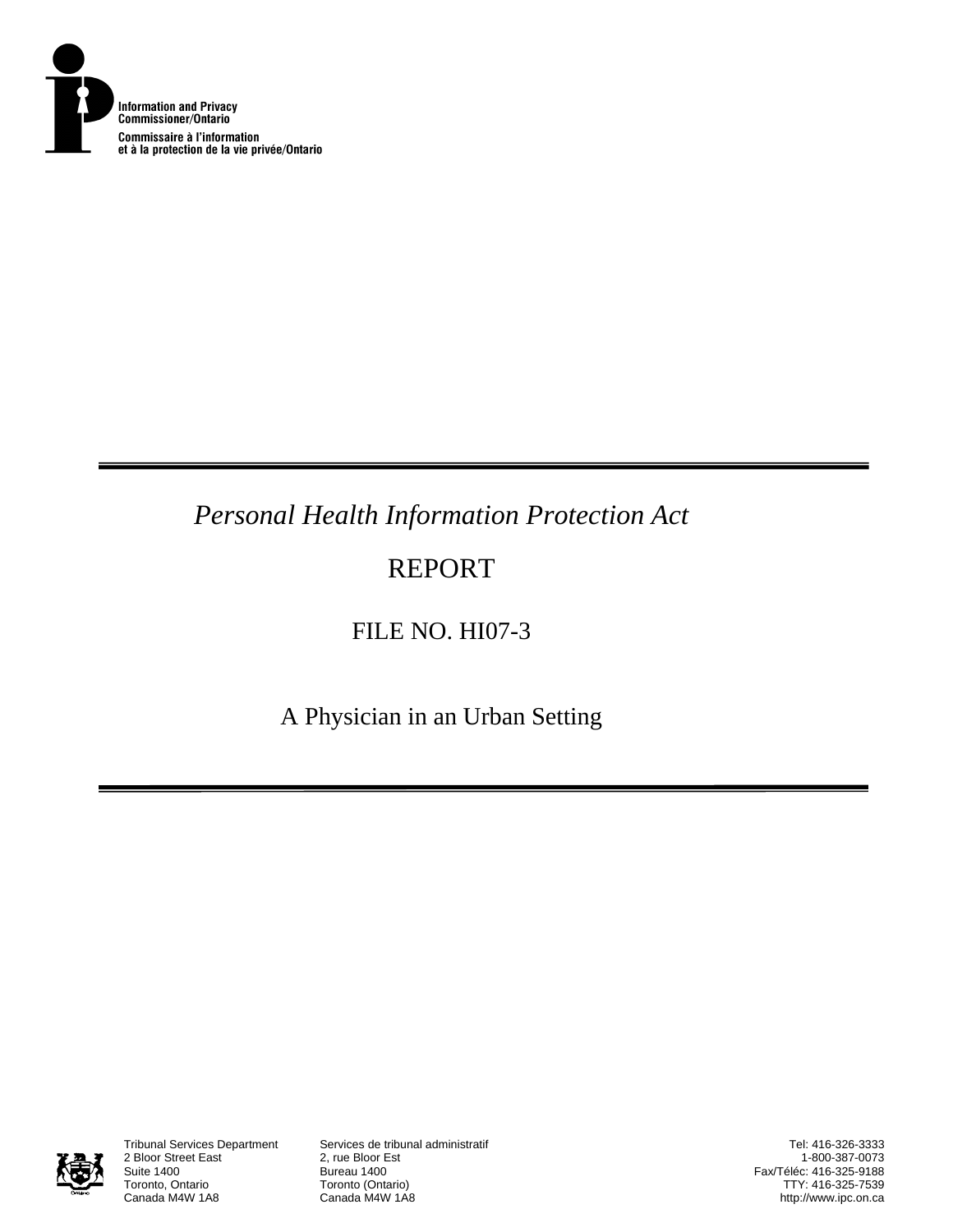## *Personal Health Information Protection Act*

## **REPORT**

**FILE NO. HI07-3** 

**INVESTIGATOR: Cathy Hamilton**

#### **HEALTH INFORMATION CUSTODIAN: A Physician in an Urban Setting**

### **SUMMARY OF INFORMATION GIVING RISE TO REVIEW:**

The Privacy Manager at a hospital contacted the Office of the Information and Privacy Commissioner/Ontario (the IPC) to advise that, on one occasion, a bag of garbage was found in front of the hospital containing personal health information. It appeared that the source of the personal health information was a physician's office, located across the street from the hospital. The IPC opened a file and worked with the physician to fulfill his obligations under the *Personal Health Information Protection Act* (the *Act*).

#### **RESULTS OF REVIEW:**

The hospital's Privacy Manager provided the following information to the IPC. The garbage bag that was found on the street in front of the hospital had been torn and pieces of paper were loose on the street. The bag, its contents and the loose papers were retrieved and brought to the hospital. The hospital's Privacy Manager reviewed most of the contents of the bag. In the bag, she saw patients' test results, laboratory results and histories written on the hospital's letterhead paper.

The physician was contacted and advised the IPC that the hospital only returned some of the contents of the garbage bag to his office. The materials returned to his office were:

- A one page letter from the Ontario Medical Association addressed to the physician and containing no patient information;
- A physician's order sheet from his office with no patient's name on it;